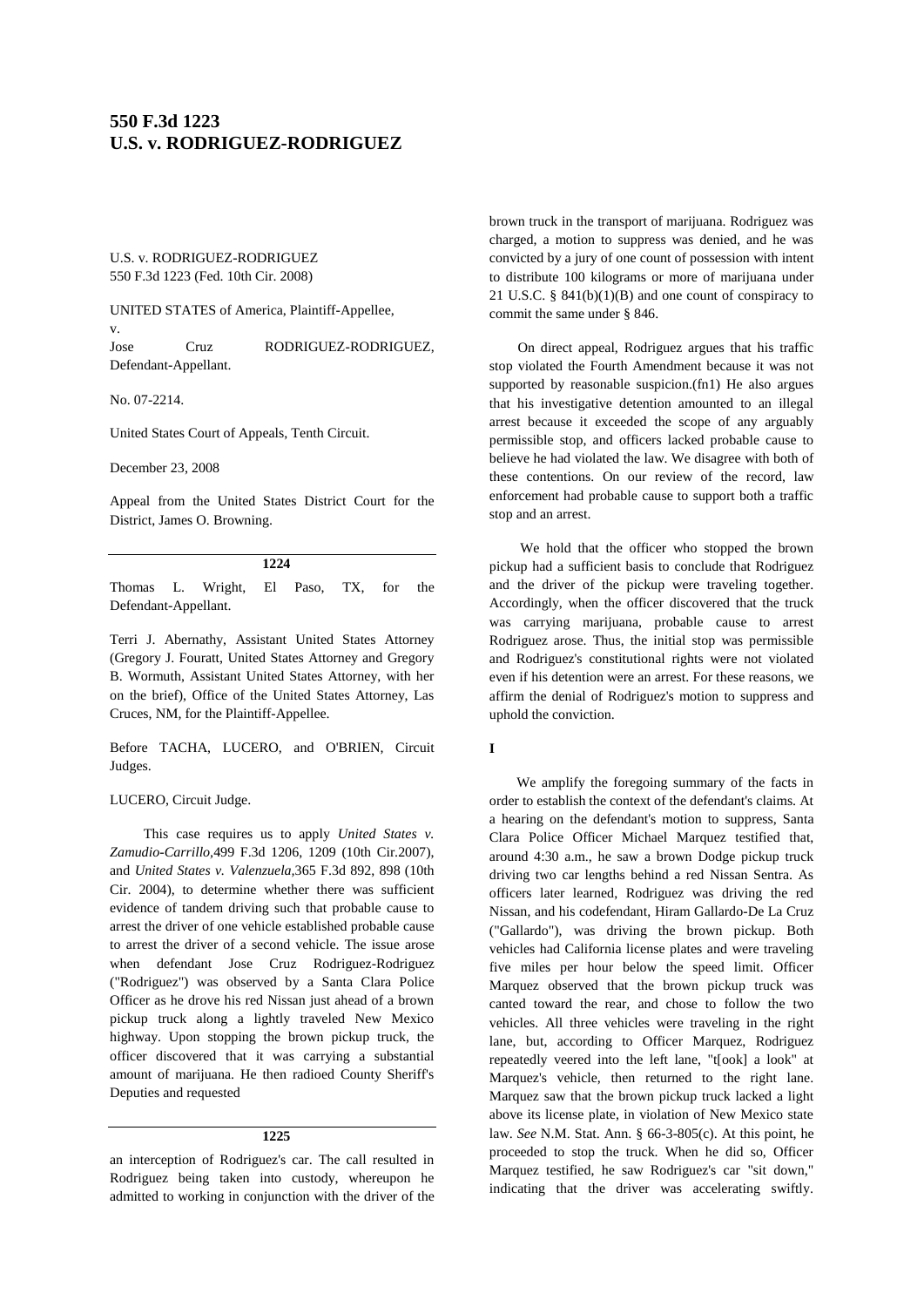Gallardo delayed in stopping, affording the Nissan adequate opportunity to continue out of sight. By radio, Marquez promptly requested a stop of the red vehicle for a "welfare check."

When Officer Marquez requested a driver's license and registration, Gallardo refused to identify himself or to provide a license. As they spoke, Marquez noticed an odor of fresh marijuana and saw a bundle inside the cab of the truck on the rear seat. Marquez obtained consent to search the bed of the truck and saw approximately ten more bundles matching

## **1226**

the one in the cab. While Officer Marquez called the Grant County Sheriff's Department for backup, Gallardo escaped on foot.

Grant County Sheriff's Deputy Adam Arellano responded to Officer Marquez's call for assistance. Marquez told him that a red vehicle with tinted windows and a California license plate had been driving erratically and traveling with the brown pickup. Arellano issued what became the second alert to locate and stop the red vehicle, using a police code for suspected narcotics trafficking. Shortly thereafter, Sheriff's Deputy Anthony Bencomo responded to Arellano's alert and notified Arellano that he stopped the red Nissan approximately six miles from where Marquez had stopped the brown pickup.

Deputy Arellano immediately drove to the scene of the Nissan's stop. Upon arrival, he obtained Rodriguez's permission to search the vehicle. Arellano handcuffed Rodriguez, notified him that he was not under arrest, and placed him in the rear of Bencomo's patrol vehicle while he searched Rodriguez's car. The search yielded no evidence of contraband, but there was evidence discovered linking Rodriguez to the driver of the brown truck. Rodriguez later admitted that he and Gallardo were working together to transport marijuana to California.

Before trial, Rodriguez moved to suppress all evidence obtained as a result of his stop, evidence which he alleged was unsupported by reasonable suspicion or, alternately, was beyond the scope of any such suspicion. The district court denied this motion and found the stop to be supported by reasonable suspicion and reasonable in scope. Rodriguez proceeded to trial and was convicted by a jury of both counts charged. He now appeals.

## **II**

#### **A**

Rodriguez argues that the district court erred in denying his suppression motion because all evidence obtained against him resulted from a traffic stop that lacked reasonable suspicion at its outset, in violation of the Fourth Amendment. In reviewing a denial of a motion

to suppress, we view the evidence in the light most favorable to the government, accepting the district court's factual findings unless clearly erroneous. *United States v. Katoa,*379 F.3d 1203, 1205 (10th Cir.2004); *United States v. Bustillos-Munoz,*235 F.3d 505, 511 (10th Cir.2000). We review the ultimate Fourth Amendment determination de novo. *Katoa,* 379 F.3d at 1205; *Bustillos-Munoz,* 235 F.3d at 511.

The Fourth Amendment protects "[t]he right of the people to be secure in their persons, houses, papers, and effects, against unreasonable searches and seizures." U.S. Const. amend. IV. It is well established that an automobile stop constitutes a seizure for purposes of the Fourth Amendment, *Delaware v. Prouse,*440 U.S. 648, 653, 99 S.Ct. 1391, 59 L.Ed.2d 660 (1979); *Whren v. United States,*517 U.S. 806, 809-10, 116 S.Ct. 1769, 135 L.Ed.2d 89 (1996); *United States v. Hunnicutt,*135 F.3d 1345, 1348 (10th Cir. 1998), and that a routine traffic stop is more analogous to an investigative detention than to a custodial arrest, *Hunnicutt,* 135 F.3d at 1348. Although probable cause is not necessary to support an investigative detention, it is sufficient. *United States v. Callarman,*273 F.3d 1284, 1287 (10th Cir.2001).

Rodriguez also challenges the scope of his traffic stop, claiming that it became an arrest when he was handcuffed and placed in Deputy Bencomo's vehicle.(fn2)

## **1227**

As a matter of law, Rodriguez is correct that "[i]f a police-citizen encounter exceeds the limits of a *Terry* stop, the detention becomes an arrest that must be supported by probable cause." *United States v. Neff,*300 F.3d 1217, 1220 (10th Cir.2002); *United States v. Perdue,*8 F.3d 1455, 1462 (10th Cir.1993) (citing *United States v. Brignoni-Ponce,*422 U.S. 873, 881-82, 95 S.Ct. 2574, 45 L.Ed.2d 607 (1975)). "An officer has probable cause to arrest if, under the totality of the circumstances, he learned of facts and circumstances through reasonably trustworthy information that would lead a reasonable person to believe that an offense has been or is being committed by the person arrested." *United States v. Munoz-Nava,*524 F.3d 1137, 1144 (10th Cir.2008) (quotation omitted). "Probable cause to arrest does not require facts sufficient to establish guilt, but does require more than mere suspicion." *Id.* (quotation omitted).

We need not determine whether Rodriguez's investigative detention amounted to an arrest if probable cause existed, because in such circumstances, an arrest would not violate the Fourth Amendment.(fn3) *See, e.g., Latta v. Keryte,*118 F.3d 693, 700 (10th Cir.1997); *see also United States v. Watson,*423 U.S. 411, 417, 96 S.Ct. 820, 46 L.Ed.2d 598 (1976) (holding that probable cause is sufficient for a public arrest to satisfy the Fourth Amendment). Thus, because the existence of probable cause would resolve both issues in this appeal, we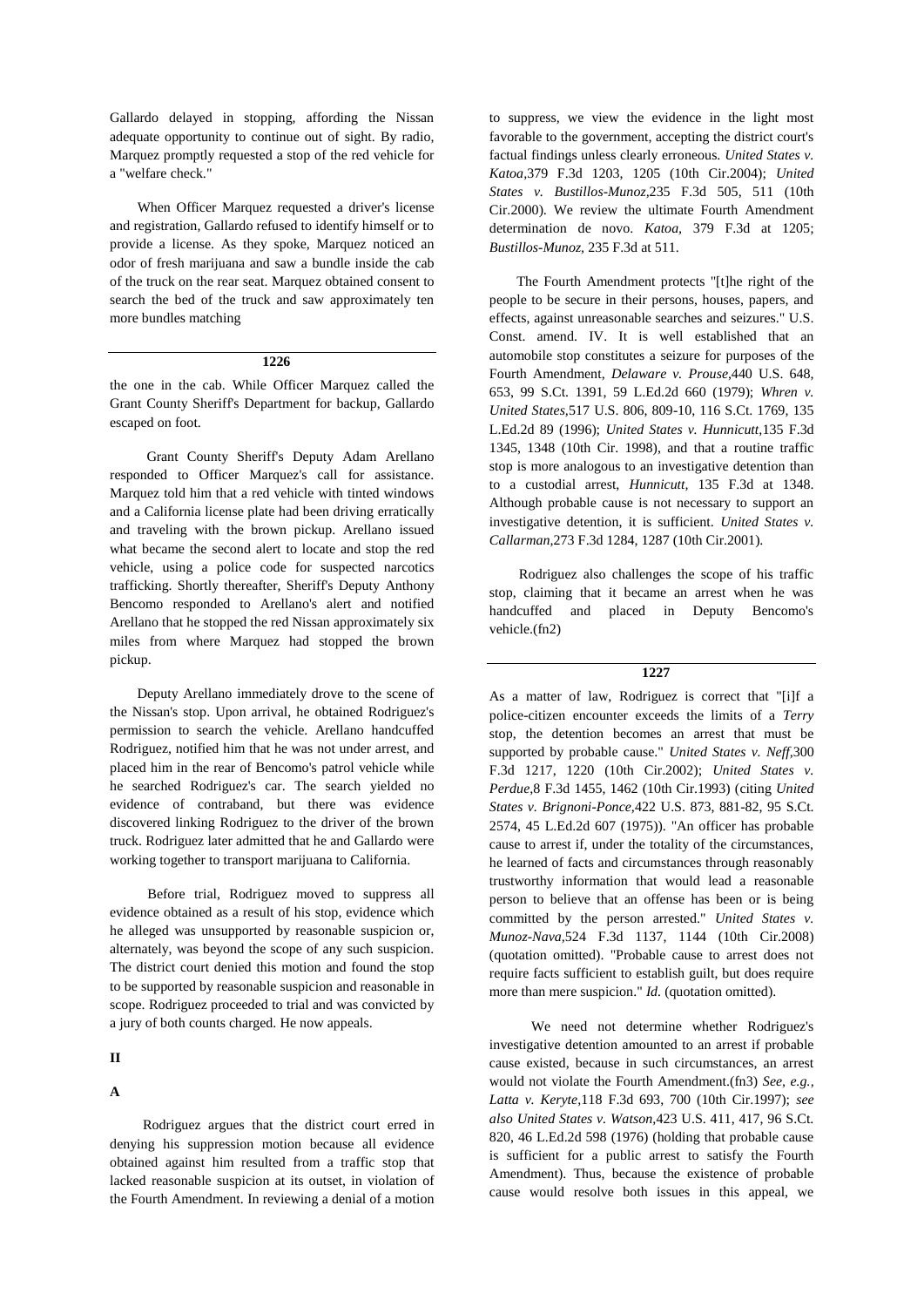consider whether Rodriguez's stop and detention was supported by probable cause.(fn4)

**B**

When law enforcement officials rely on a bulletin or alert to conduct a stop or make an arrest, the relevant inquiry is whether the officer who issued the alert-- rather than the officer who conducted the challenged action--had the requisite level of suspicion. *United States v. Hensley,*469 U.S. 221, 233, 105 S.Ct. 675, 83 L.Ed.2d 604 (1985); *United States v. Gonzales,*897 F.2d 504, 506 (10th Cir.1990). In the ordinary case involving reliance on an alert issued by an officer with firsthand knowledge, the court analyzes whether the issuing officer had reasonable suspicion to support a stop or probable cause to support an arrest. *See, e.g., Gonzales,* 897 F.2d at 505-06. Here, however, as described above, the officer who observed the facts supporting probable cause did not himself issue the alert. Officer Marquez observed the vehicles driving together and discovered the marijuana in the brown pickup truck. Marquez then told Arellano that he had seen a red four-door vehicle with a California license plate and tinted windows driving erratically that Marquez concluded was traveling in tandem with the brown pickup. After learning this information, Arellano issued the "attempt to

## **1228**

locate" alert upon which Deputy Bencomo relied in stopping Rodriguez.

This minor factual variation need not alter our analysis. In *Hensley,* the Supreme Court reasoned that officers must be permitted to promptly rely on their colleagues from other law enforcement agencies without resorting to cross-examination to apprehend increasingly mobile suspects. 469 U.S. at 231, 105 S.Ct. 675. By the same reasoning, the fact that Arellano rather than Marquez actually sent the alert is immaterial. *See id.* (holding that the legality of an arrest relying on a flyer "turns on whether the *officers* who issued the flyer possessed probable cause to make the arrest" (emphasis added)); *United States v. Chavez,*534 F.3d 1338, 1347-48 & n. 13 (10th Cir.2008) (officers may rely on others' instructions so long as there is "some communication between the officer or officers with probable cause and the officer who executes the stop," sufficient to "confirm[ ] that the officers are functioning as a team"). Thus, we need only inquire whether Officer Marquez had probable cause to believe that Rodriguez was committing a crime.(fn5)

Sufficient evidence that two vehicles are driving in tandem plus evidence that one vehicle contains contraband can provide probable cause sufficient to support arresting the driver of the other vehicle. *Compare Zamudio-Carrillo,* 499 F.3d at 1209 (holding that sufficient evidence of tandem driving and the discovery

of a false compartment in one vehicle created probable cause to arrest the driver of the second), *with Valenzuela,* 365 F.3d at 898 (holding that insufficient evidence of tandem driving combined with discovery of drugs in one vehicle did not provide probable cause to arrest the driver of the second). The question, then, is whether the evidence of tandem driving in this case was strong enough that the discovery of marijuana in the truck created probable cause to conclude that Rodriguez, the driver of the car, had committed a crime.

In making this determination, we consider first *Zamudio-Carrillo,* a case in which two vehicles with consecutively numbered Arizona specialty license plates drove a quarter mile apart along a Kansas interstate highway. 499 F.3d at 1207. A Highway Patrol Trooper observed that one vehicle likely contained a false floor compartment. *Id.* at 1207-08. Combining that observation with the trooper's reasonable conclusion that the vehicles were driving in tandem, *id.* at 1210, probable cause existed to conclude that the driver of the second vehicle was involved in illegal activity, *id.* at 1209-10.

We consider also *Valenzuela,* a case in which two vehicles traveled some distance apart on a crowded highway. 365 F.3d at 898. Both vehicles had Arizona license plates, but they were not consecutively numbered as in *Zamudio-Carrillo,* and the vehicles never came closer than a quarter mile apart while traveling along a congested interstate. *Id.* In that case we noted that it was "[h]ardly unusual" for two vehicles with Arizona license plates to travel on an interstate highway toward Arizona. *Id.* Therefore, we held that there was insufficient objective evidence of tandem driving to allow the discovery of marijuana in one vehicle to establish probable cause to arrest the driver of the other. *Id.* at 901.

## **1229**

Although no single fact in the present case is as compelling as the sequential specialty plates in *Zamudio-Carrillo,* there is nonetheless considerable objective evidence that the brown pickup and red Nissan were driving in tandem. Officer Marquez testified that the two vehicles traveled a mere two car lengths apart on a highway in very light traffic during the predawn hours of the morning, and as they did so, Rodriguez repeatedly swerved to better observe Officer Marquez's vehicle as it traveled behind the truck. Moreover, Rodriguez abruptly sped off when Marquez stopped the pickup, and the pickup seemingly waited for Rodriguez's vehicle to elude Marquez's range of vision before pulling over. The facts supporting probable cause in this case are unquestionably stronger than the facts this court deemed insufficient in *Valenzuela* in which two vehicles traveled some distance apart on a crowded highway. 365 F.3d at 989.

Although this is a highly factual inquiry and all facts present are necessary to our conclusion, Marquez had sufficient evidence to conclude that Rodriguez and